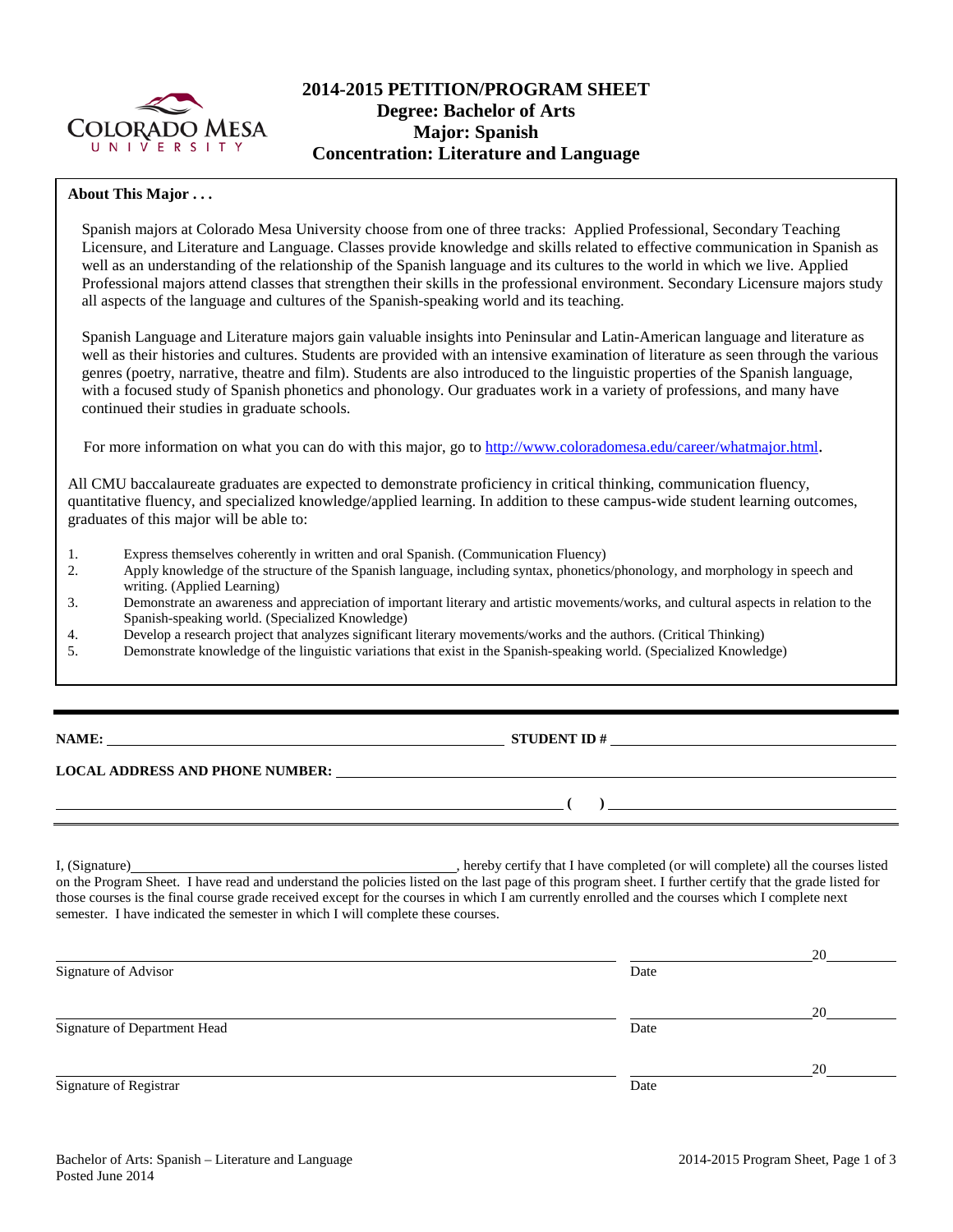#### **Students should work closely with a faculty advisor when selecting and scheduling courses prior to registration.**

Degree Requirements:

- 120 semester hours total (Students must complete a minimum of 30 of the last 60 hours of credit at CMU, with at least 15 semester hours in major discipline courses numbered 300 or higher).
- 40 upper division credits (A minimum of 15 taken at the 300-400 course levels within the major at CMU).
- 2.00 cumulative GPA or higher in all CMU coursework
- 3.00 cumulative GPA or higher in coursework toward the major content area
- Pre-collegiate courses (usually numbered below 100) cannot be used for graduation.
- When filling out the program sheet a course can be used only once.
- A student must follow the CMU graduation requirements either from 1) the program sheet for the major in effect at the time the student officially declares a major; or 2) a program sheet for the major approved for a year subsequent to the year during which the student officially declares the major and is approved for the student by the department head. Because a program may have requirements specific to the degree, the student should check with the faculty advisor for additional criteria. It is the student's responsibility to be aware of, and follow, all requirements for the degree being pursued. Any exceptions or substitutions must be approved by the student's faculty advisor and Department Head.
- See the "Undergraduate Graduation Requirements" in the catalog for additional graduation information.

**GENERAL EDUCATION REQUIREMENTS** (31 semester hours) See the current catalog for a list of courses that fulfill the requirements below. If a course is on the general education list of options and a requirement for your major, you must use it to fulfill the major requirement and make a different selection within the general education requirement.

| Course No Title                                                                                                                                                                                                         |         | Sem.hrs Grade Term/Trns |
|-------------------------------------------------------------------------------------------------------------------------------------------------------------------------------------------------------------------------|---------|-------------------------|
| <b>English</b> (6 semester hours, must receive a grade of "C" or better and<br>must be completed by the time the student has 60 semester hours.)<br><b>ENGL 111 English Composition</b><br>ENGL 112 English Composition | 3.<br>3 |                         |
| <b>Math:</b> MATH 110 or higher (3 semester hours, must receive a grade<br>of "C" or better, must be completed by the time the student has 60<br>semester hours.)                                                       |         |                         |
| <b>Humanities</b> (3 semester hours)                                                                                                                                                                                    |         |                         |
| Social and Behavioral Sciences (6 semester hours)                                                                                                                                                                       |         |                         |
| Natural Sciences (7 semester hours, one course must include a lab)                                                                                                                                                      |         |                         |
|                                                                                                                                                                                                                         |         |                         |
| <b>History</b> (3 semester hours)<br><b>HIST</b><br><u> 1980 - Jan Barbara Barbara, político establecidad e a la contrada de la contrada de la contrada de la contrad</u>                                               |         |                         |
| <b>Fine Arts</b> (3 semester hours)                                                                                                                                                                                     |         |                         |

|        | <b>OTHER LOWER DIVISION REQUIREMENTS (6 semester hours)</b>                |  |  |
|--------|----------------------------------------------------------------------------|--|--|
|        | <b>Kinesiology</b> (3 semester hours)                                      |  |  |
|        | KINE 100 Health and Wellness                                               |  |  |
| KINA 1 | the control of the control of the control of the control of the control of |  |  |
| KINA 1 |                                                                            |  |  |

\_\_\_\_\_\_ \_\_\_\_ \_\_\_\_\_\_\_\_\_\_\_\_\_\_\_\_\_\_\_\_\_\_\_\_ \_\_\_\_ \_\_\_\_\_ \_\_\_\_\_\_\_\_

Course No Title Sem.hrs Grade Term/Trns

**Applied Studies** (3 semester hours)

**FOUNDATION COURSES** (6 semester hours) Two **consecutive**

classes in the **same** foreign language. Must receive a grade of "C" or better. FLAS 114 & 115 will **NOT** fulfill this requirement.

FLA\_\_ \_\_\_\_ \_\_\_\_\_\_\_\_\_\_\_\_\_\_\_\_\_\_\_\_\_\_\_\_ \_\_\_\_ \_\_\_\_\_ \_\_\_\_\_\_\_\_  $FLA$ <sub>\_\_\_</sub> \_\_

#### **SPANISH – LITERATURE AND LANGUAGE CONCENTRATION REQUIREMENTS**

| (39 semester hours) Must pass all courses with a grade of "C" or higher. |                                |   |  |  |
|--------------------------------------------------------------------------|--------------------------------|---|--|--|
| <b>Spanish Core</b> (27 semester hours)                                  |                                |   |  |  |
| <b>FLAS 301</b>                                                          | Advanced Spanish Grammar       | 3 |  |  |
| <b>FLAS 302</b>                                                          | <b>Advanced Spanish</b>        |   |  |  |
|                                                                          | Composition                    | 3 |  |  |
| <b>FLAS</b> 311                                                          | History & Culture of Spain     | 3 |  |  |
| <b>FLAS 312</b>                                                          | History & Culture of Latin     |   |  |  |
|                                                                          | America                        | 3 |  |  |
| <b>FLAS 303</b>                                                          | <b>Advanced Spanish</b>        |   |  |  |
|                                                                          | Conversation                   | 3 |  |  |
| <b>FLAS 321</b>                                                          | Introduction to the Literature |   |  |  |
|                                                                          | of Spain                       | 3 |  |  |
| <b>FLAS 322</b>                                                          | Introduction to the Literature |   |  |  |
|                                                                          | of Latin America               | 3 |  |  |
| <b>FLAS</b> 341                                                          | Spanish and the Nature of      |   |  |  |
|                                                                          | Language                       | 3 |  |  |
| <b>FLAS 498</b>                                                          | Spanish Practicum              | 3 |  |  |
|                                                                          |                                |   |  |  |

#### **Concentration in Literature and Language** (12 semester hours)

| FLAS 421 | <b>Hispanic Poetry</b>              |  |
|----------|-------------------------------------|--|
| FLAS 422 | Hispanic Prose                      |  |
| FLAS 423 | Hispanic Drama and Film             |  |
| FLAS 441 | Spanish Phonetics and               |  |
|          | Phonology                           |  |
| . .      | $\sqrt{11}$ $\sqrt{11}$ $\sqrt{11}$ |  |

**Electives** (All college level courses appearing on your final transcript, **not listed above** that will bring your total semester hours to 120 hours.) (38 semester hours; 1 hour of upper division may be needed.)